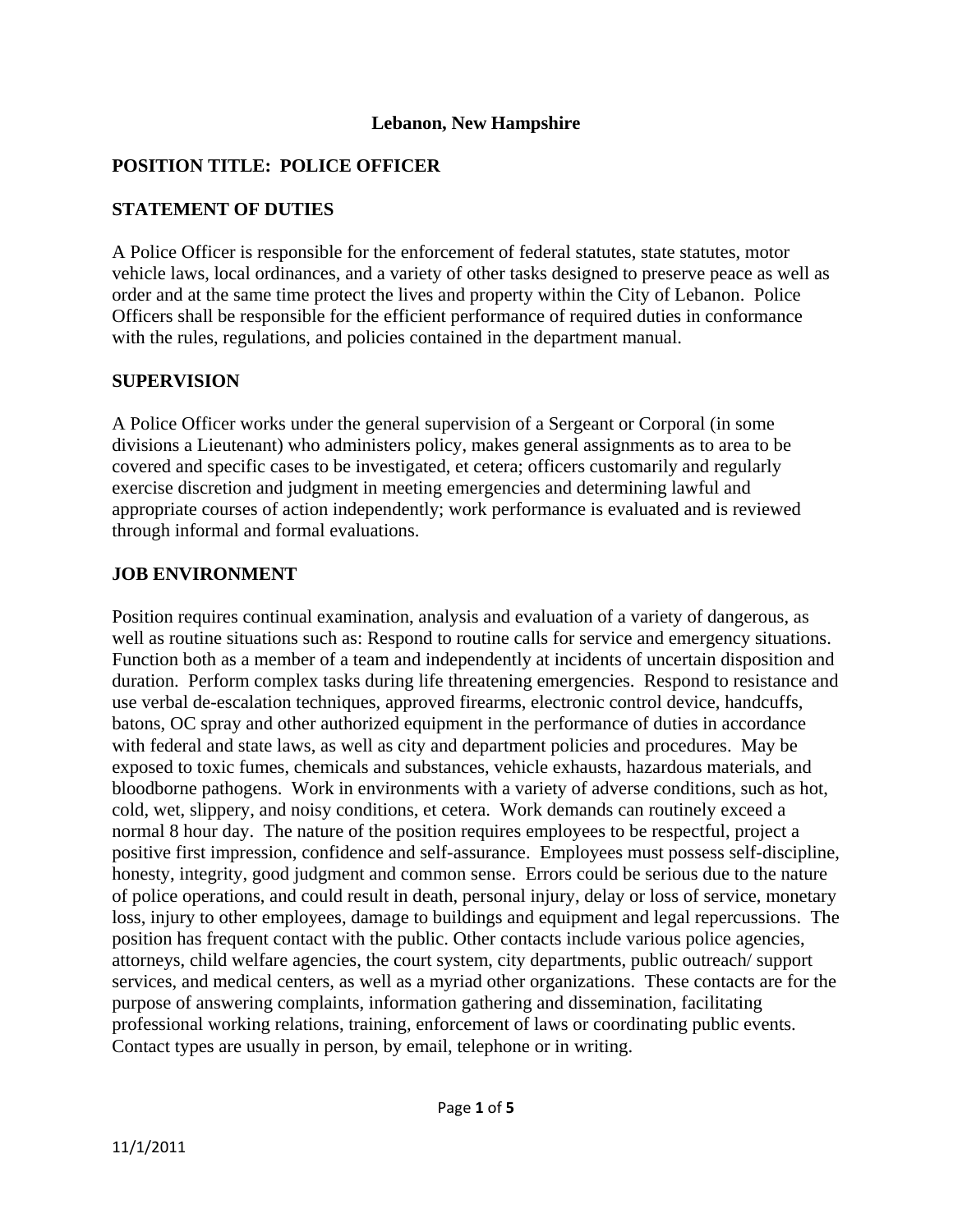### **POSITION FUNCTIONS**

*The essential functions or duties listed below are intended only as illustration of the various types of work that may be performed. The omission of specific statements of duties does not exclude them from the position if work is similar, related, or a logical assignment to the position.* 

#### **ESSENTIAL FUNCTIONS**

#### **Routine Duties**

- Answer both routine and emergency calls for service.
- Enforce motor vehicle laws, criminal laws, and municipal ordinances.
- Respond to and investigate motor vehicle accidents.
- Direct traffic to ensure a safe and efficient flow.
- Perform patrol assignments for motor vehicle enforcement, crime problems, city ordinance violations, and crime prevention measures.
- Be thoroughly familiar with the assigned area of patrol. Such familiarity includes knowledge of residents, merchants, businesses, roads, alleyways, paths, et cetera.
- Perform rescue functions at accidents, emergencies and disasters to include directing traffic for long periods of time, administering emergency medical aid, lifting, dragging and carrying people away from dangerous situations and securing and evacuating people from particular areas.
- Handle all wild and domestic animal complaints.

### **Court**

- Enforce and serve court documents.
- Testify at court as well as at other administrative hearings.
- Read and comprehend legal and non-legal documents, including the preparation and processing of such documents as citations, affidavits and warrants.
- Serve or deliver warrants, summonses, subpoenas, and other official papers promptly and accurately.

### **Reports**

- Conduct preliminary and follow up investigations.
- Communicate effectively and clearly in both a written and oral form.
- Complete/ prepare and submit all required reports and records in conformance with departmental regulations and statutory requirements; conduct follow up investigations.
- Effective working knowledge of the department's computer systems.

#### **Evidence/Investigation**

- Conduct crime scene searches and collect physical evidence.
- Accountable for the identification, securing, documenting, and proper transporting of all evidence and property coming into custody.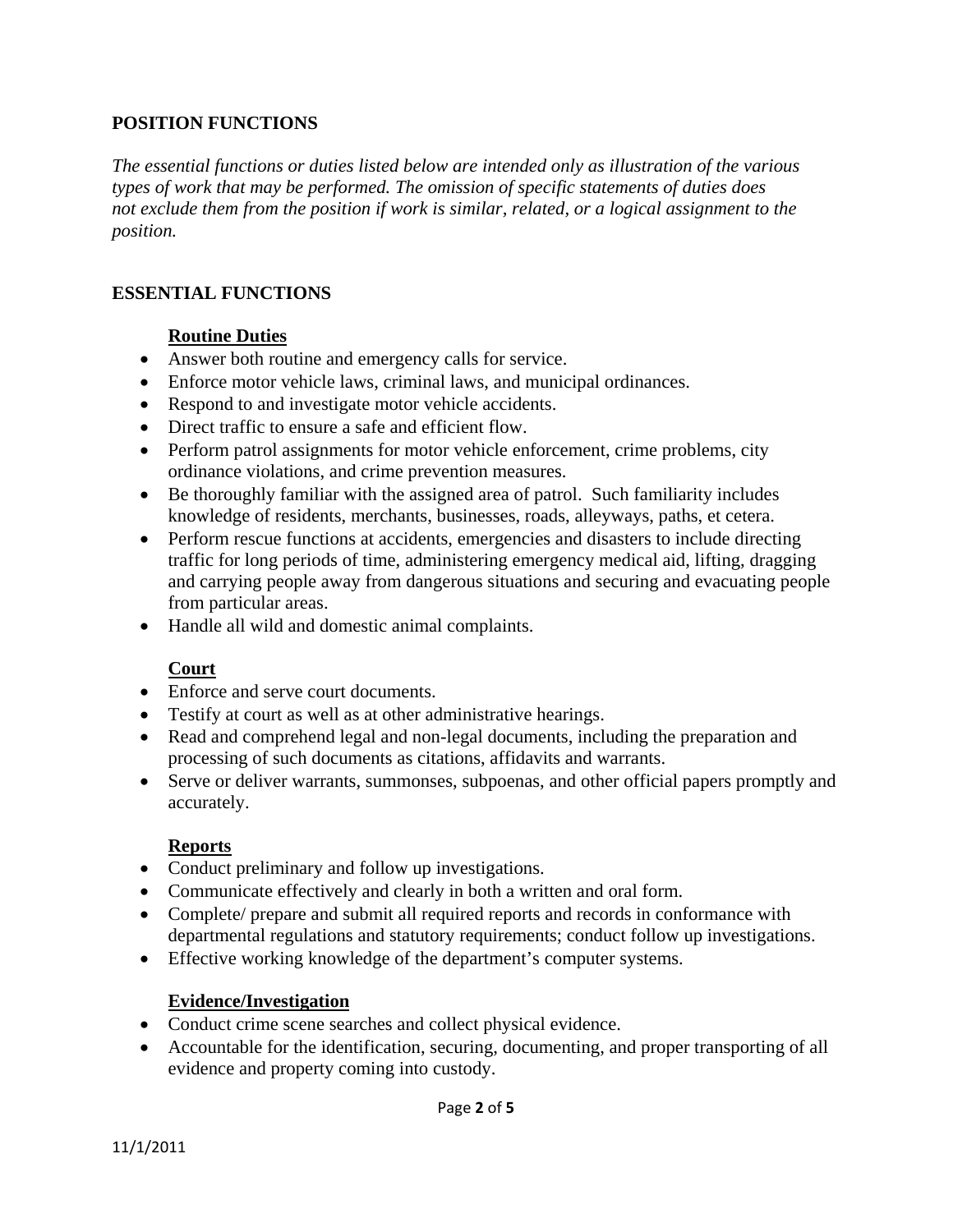• Conducts a thorough initial and follow up investigation of all offenses and incidents assigned and encountered.

### **Weapons/Equipment**

- Clean, inspect, and maintain weapons, uniforms and equipment in a functional as well as presentable condition. Report any deficiencies and/or damages to their immediate supervisors.
- Operate technical equipment, e.g. radar, blood alcohol measuring devices, radios, cameras, computers, and other equipment used in the course of duty.
- Operate a law enforcement vehicle during both the day and night; in emergency situations involving speeds in excess of posted limits; in congested traffic and in unsafe road conditions caused by factors such as fog, smoke, rain, ice and snow.
- Maintain proficiency in the operation of all approved weaponry.

## **Emergencies and Crime**

- Act quickly and effectively in emergency situations.
- Exercise sound judgment in routine and emergency situations.
- Cope with stressful situations.
- Aid individuals who are in danger of physical harm.
- Identify problems that are potentially serious law enforcement or governmental issues.
- React to all nuisances, impediments, obstructions, defects or other conditions that might endanger or hinder the safety, health, or convenience of the public.
- Negotiate settlements between emotionally upset and often irrational persons.
- Identify criminal offenders and criminal activity and, where appropriate, apprehend offenders and participate in subsequent court proceedings.
- Conduct preventive patrols.
- React to the development of conditions tending to cause crime or indicative of criminal activity. Take preventive action to correct such conditions, and inform supervisors as soon as the situation permits.
- Exercise judgment in determining when there is reasonable suspicion to detain, when probable cause exists to search and arrest and when force may be used and to what degree.

### **Teamwork/ Communication**

- Exercise authority consistent with the obligations imposed by the oath of office.
- Promptly obey legitimate orders.
- Coordinate efforts with other members of the department so that teamwork may ensure continuity of purpose and maximum achievement of department objectives.
- Communicate to superiors and to fellow officers all information obtained which is pertinent to the achievement of department objectives.
- Acquire and understand information concerning events that have taken place since their last tour of duty.
- Establish and maintain an effective working relationship with fellow employees, other law enforcement agencies, and the general public.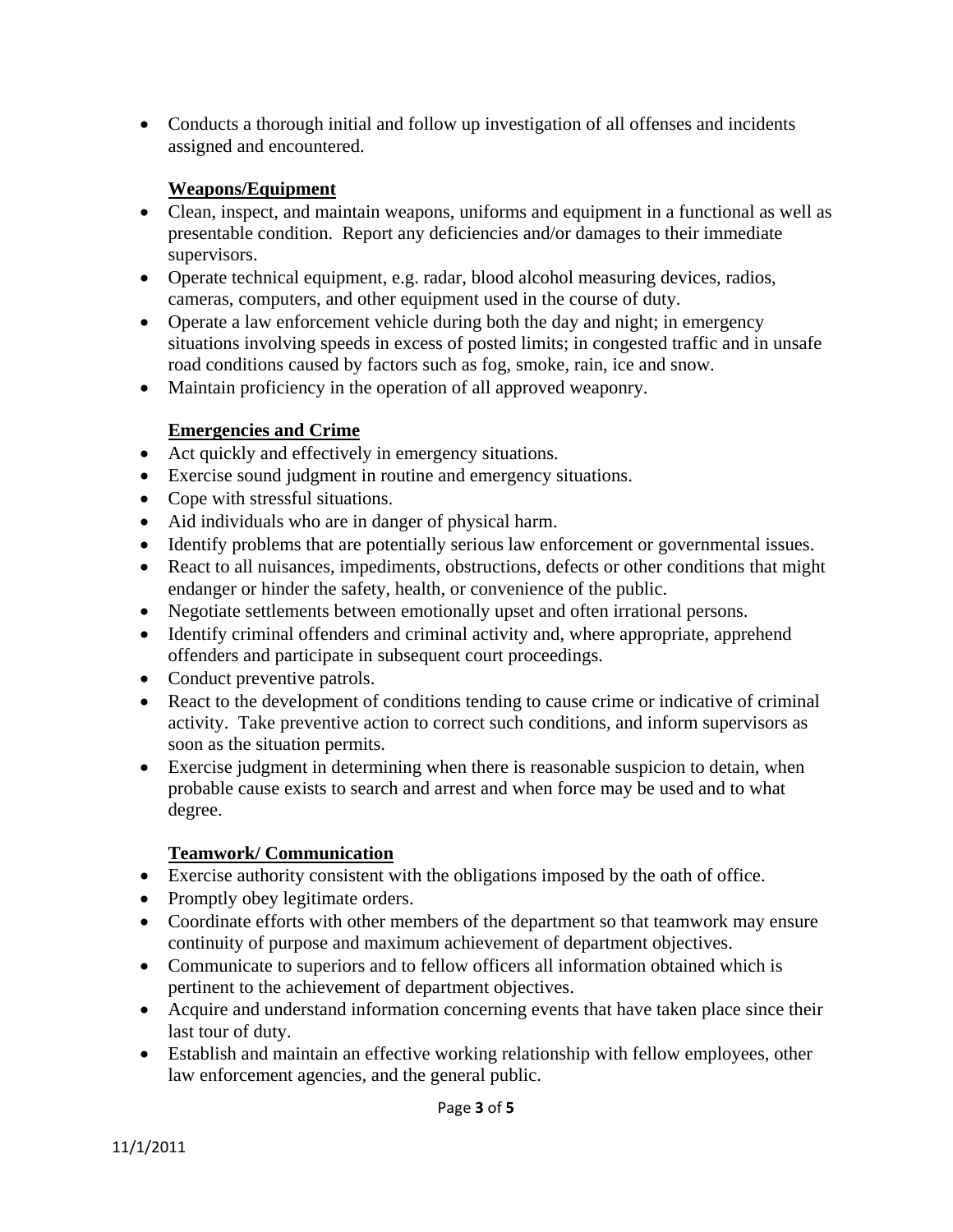## **Public Contacts**

- Courteously explain and assist citizens requesting assistance or information.
- Answer questions asked by the general public, counsel juveniles and adults when necessary.
- Advise citizens and crime victims about crime prevention techniques and programs.
- Promote and preserve the peace at private and public gatherings, neighborhood disputes, and domestic quarrels.
- Work to create and maintain a feeling of security in the community.

### **Miscellaneous**

- Respond punctually to all assignments.
- Endure verbal and mental abuse when confronted with the hostile views and opinions of suspects and other people encountered in an antagonistic environment.
- Apply appropriate discretion/ common sense when evaluating a situation.
- Honesty and integrity are mandatory traits.
- Apply good judgment and common sense.
- Maintain knowledge of current rules and regulations and obey them.
- Perform any other duties as assigned by the Chief of Police or his/her designee.
- Maintain confidentiality regarding cases and administrative matters.

### **ADDITIONAL DUTIES BY ASSIGNMENT**

Police officers may be given one or more additional duties by supervisors in addition to regular patrol duties. These assignments include, but are not limited to, Detective, Accident Investigation Specialist, Field Training Officer, Evidence Officer, Tactical Containment Officer, Mountain Bike Officer, Motorcycle Officer, School Resource Officer or other specialty positions approved by the Chief of Police.

## **RECOMMENDED MINIMUM REQUIREMENTS**

## **PHYSICAL AND MENTAL REQUIREMENTS**

A police officer works in moderately noisy indoor and outdoor settings, and is exposed to occupational risks at any time, as the potential to respond to any dangerous call and the likelihood of responding to all major incidents involving potentially hostile or firearm related incidents is high. A police officer is required to climb, balance, stoop, kneel, crouch and crawl; stand, walk, run, sit, use hands, talk, listen and hear. A police officer occasionally lifts heavy objects. The position has normal vision requirements, correctable to 20/20. Equipment operated includes light trucks, 4x4s, automobile, hand tools, office machines, computers, firearms (pistol, shotgun, rifle and semi-automatic rifle), other weaponry: ECD, baton, Pepperball, OC spray, handcuffs, zipties, tire deflating devices, Res-Q-Disk, road flares, Halligan tool, mobile and hand-held radios, radar equipment, camera (video and still) equipment, and CPR mask and other equipment approved by the Chief of Police.